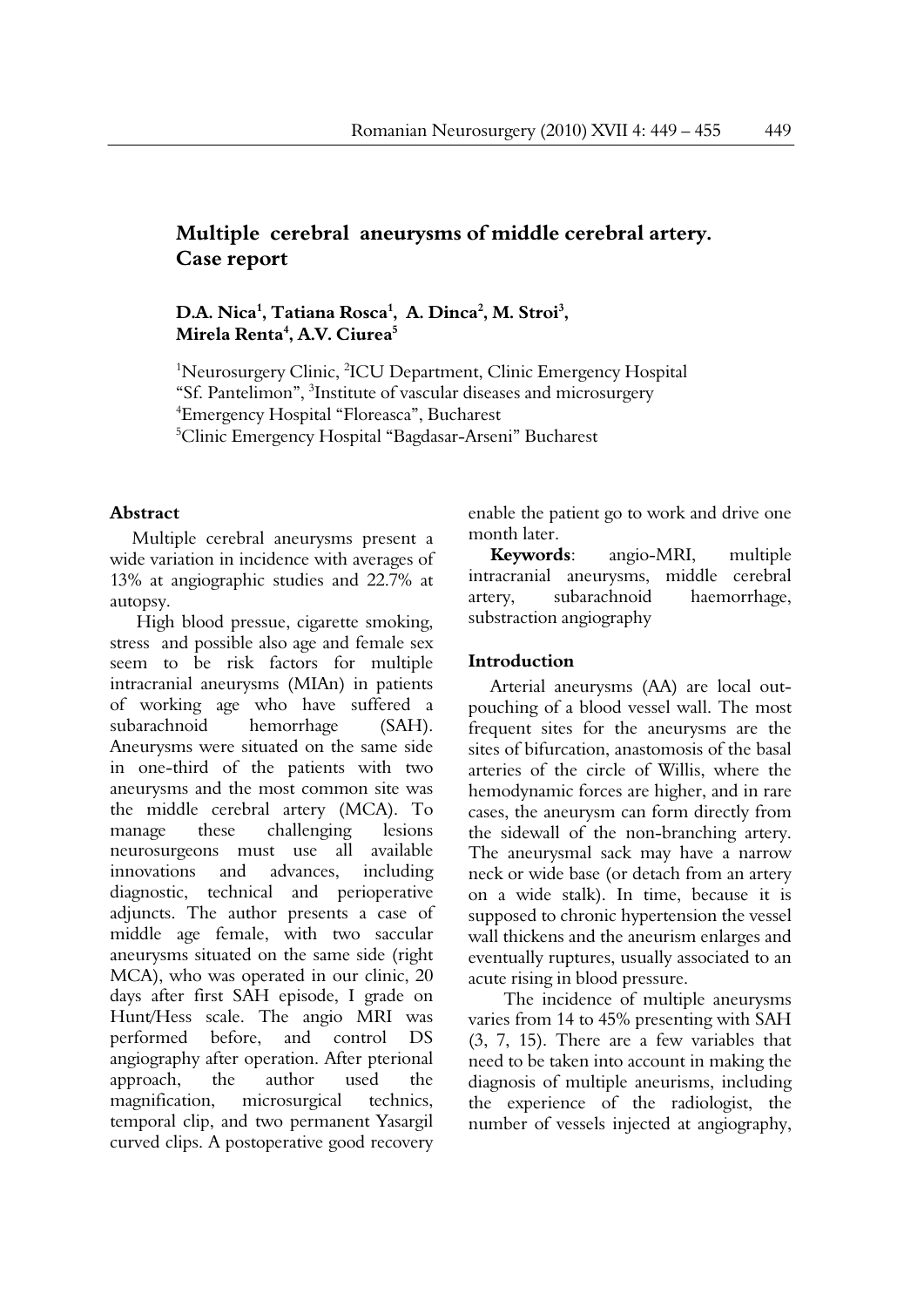and the quality of the angiography equipment. Multiple aneurysms are observed in a fifth to a third of all cases at intracranial locations of aneurysm (13, 14). About 75% of patients have two aneurysms, 15% have three and in 10%, more than three aneurysms. In cases with multiple aneurysms, an association with gender (more frequently in women) has been observed. Multiple aneurysms are often observed in patients with diseases such as vasculopathy, fibromuscular dysplasia and polycystic renal disease

Factors that lead to aneurism development:

•Traumatic brain injury such as a blow to the head (less than 1% of all cases)

•An infection (termed a mycotic aneurysm, (2% of all known cases)

•A hereditary predisposition (They can run in families; this accounts for 20% of all aneurysms)

•Cigarette smoking and hypertension or high blood pressure

•Use of drugs such as cocaine and amphetamines

•Certain blood disorders: fibromuscular dysplasia, cerebral arteritis, arterial dissection.

The risk factors for an aneurysm rupture are:

•Medical family history

•Hypertension

•Tobacco use

•Female sex (3:2 female to male ratio for aneurismal rupture)

•Between the ages of 35 and 60.

The cause of aneurysm bleeding remains unknown in most cases. Studies have shown, however, that the following increase the risk of a rupture:

•Hypertension

•Strong emotions such as anger can raise blood pressure and cause a rupture (9).

 In outlining symptoms of ruptured cerebral aneurysm, it is useful to make use of the Hunt and Hess scale of subarachnoid hemorrhage severity:

| Clinical status                                                                                          | Grade |
|----------------------------------------------------------------------------------------------------------|-------|
| Asymptomatic, mild headache, slight<br>nuchal rigidity                                                   |       |
| Moderate to severe headache, nuchal<br>rigidity, no neurologic deficit other<br>than cranial nerve palsy |       |
| Drowsiness / confusion, mild focal<br>neurologic deficit                                                 |       |
| Stupor, moderate-severe hemiparesis                                                                      |       |
| Coma, decerebrate posturing                                                                              |       |

# **Case report**

The patient is a 49-year-old female, smoker, presenting with sudden onset of severe excruciating headache followed by vomiting episodes. She was a known hypertensive and often disrupted her treatment, heavy smoker of about 20-30 cigarettes/day, one liter light coffee/day and occasionally alcohol consumer. 25 years ago, the patient was operated for persistent ductus arteriosus. She was admitted 18 days after the simptomatology onset. Her clinical exam revealed an alert and oriented individual, slight neck stiffness, and no visual disturbances. No other deficits were recorded.

 A clinical diagnosis of subarachnoid hemorrhage, Hunt and Hess grade-I was made. MRI- angiography revealed a small SAH in the right sylvian fissure,

moderate ventriculo-megaly and on right middle cerebral artery, two saccular and bilobated aneurysms.

 First aneurism located at the junction of M1 with M2, 6 mm in diameter, with an inferior and lateral orientation was ruptured. The second, unruptured aneurism rested at the bifurcatiom of the right M2, with a diameter of 7 mm, was oriented superiorly.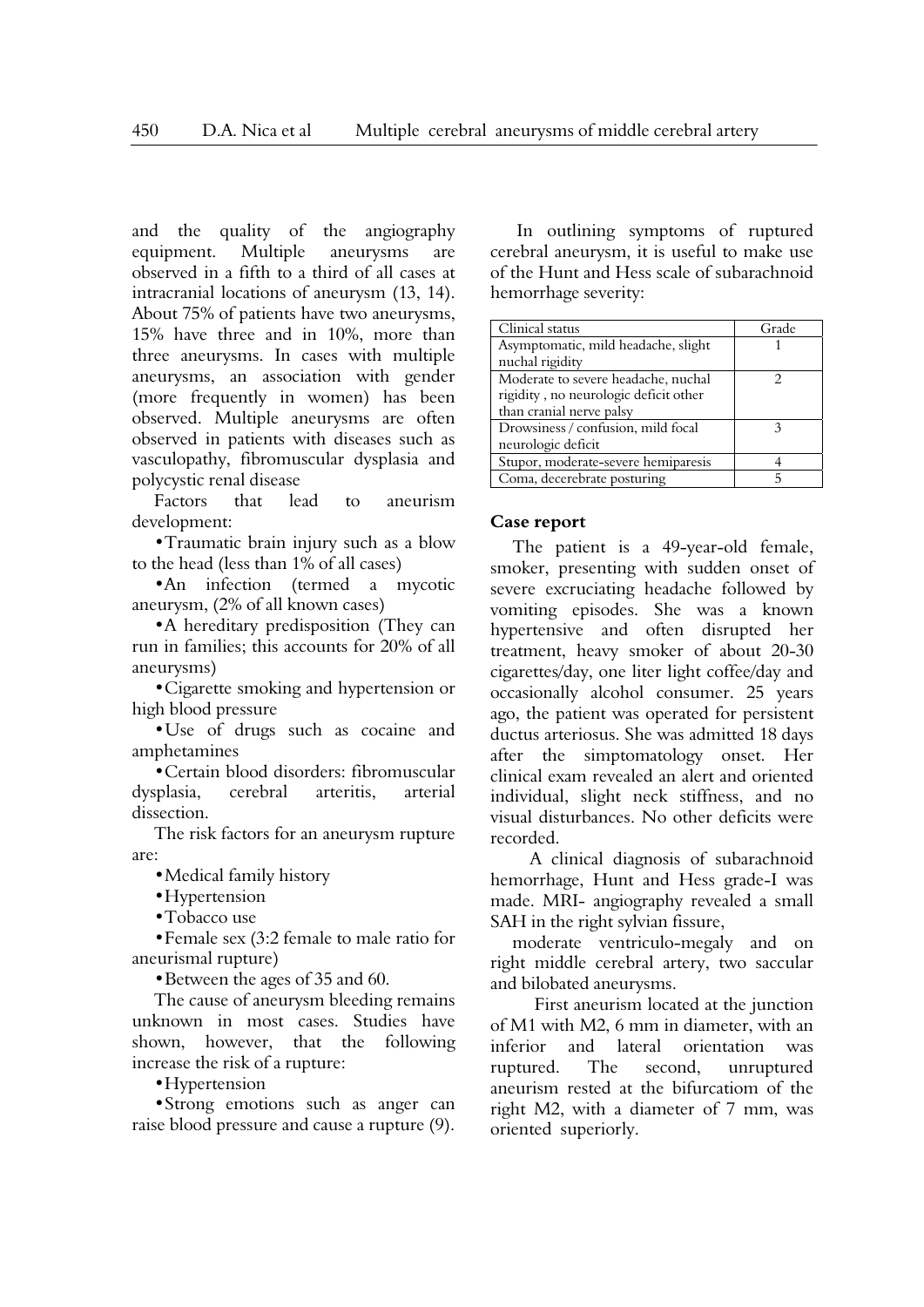

 **Figure 1, 2** Angio-MRI show two saccular and bilobated aneurysm: first to the junction M1 with M2 (ruptured) and the second between the two branches of M2 split (unruptured)

# *Preoperatory preparation:*

Nimotop (60 mg in each 4 hours per os), algocalmin (500 mg three times a day), glycerin suppository was the preoperative medication.

After standard investigations (blood, ECG, X-ray lung), we operated the patient two day after admission.

The general anesthesia permitted the oro-traheal intubations, lumbar catheter for LCS evacuation and patient positioning: supine position, the head fixation in 45∘ left rotated and up to the cord line, with zygoma in top. The right pterional

approach (Yasargil) was performed. After we performed the craniotomy, the dura was exposed and the rim of sphenoid wing was drilled off. Dura was opened in a curved fashion and temporary suspended. From that moment we were used the magnification, the microsurgical instruments and Leyla self-retractors. Using the lateral trans-sylvian approach, we dissected the M1 segment of right ACM and we found a large (12mm), saccular, bilobated aneurysm on the M1- M2 junction. The dissection was difficult in that moment because of adherences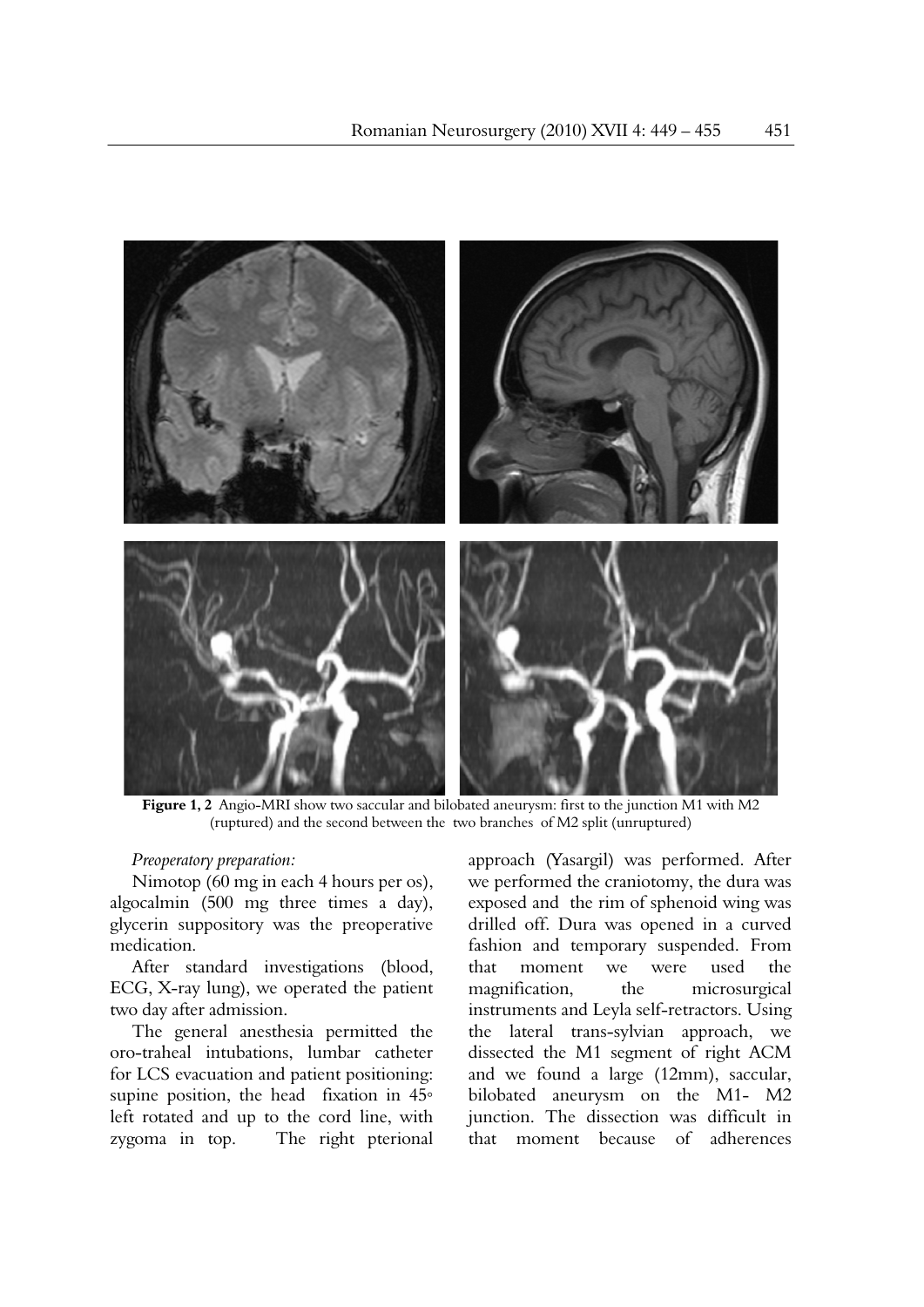secondary to SAH. The wall of first aneurism was impregnated with calcium plates. During the sharp dissection of aneurysm's neck, hypotension was induced. When we dissected the aneurysm dome, it started to bleed and the temporary clip on M1 before the junction was necessary.

The sharp dissection continued and the dimension of the aneurysm was diminished by bipolar coagulation. Finally we clipped the aneurysm's neck with a permanent curved Yasargil clip, it was verified by puncture of aneurysm's sac, and we suspended the temporary clip. It was easier to dissect the M2 segment of ACM, because no adherences occurred and the second aneurysm was more easily found between the two branches of M2 segment. The neck of the distal aneurysm was clipped safety. No other supplementary branches occurred, except that two. The puncture of the aneurismal sac was negative.

No complications appeared when the anesthetist increased the TA tilt 140/80 mm Hg occurred.

After 80 mg papaverinum in situ, we sutured the dura watertight (3.0 silk), and suspended it, the bone was fixed in four points, left a subgaleal drenage and finally, the muscular and subcutaneous and then the skin were close with interrupted sutures. 24 hours later the patient was in good condition with a Glasgow Coma Scale of 15 and begun mobilization with kinetotherapist.

#### **Discussion**

The modern era of aneurysm surgery emerged in 1933, when Egas Monitz demonstrated, an aneurysm with the technique of cerebral angiography, which he discovered (11).





Figure 3 A, B Control angiography one month after the operation, shown the efficient position on the clips and the absence of both aneurysms. She was return to work and drive immediately after angiography

The first malleable hemostatic clips in neurosurgery were introduced by Cushing in 1911, but they are not appropriate to the standards of aneurysms clipping. (19)

The first planned intracranial operation for a saccular aneurysm was performed by Dott in 1933 by wrapping technique (9).

In 1937 Dandy clipped the neck of an aneurysm with a thiny metal clip and shriveled the sac with electrocautery.

Aided by technical advances and general progress in radiology, anesthesia, and intensive care, many neurosurgeons achieved progressively lower postoperative mortality rates after operations for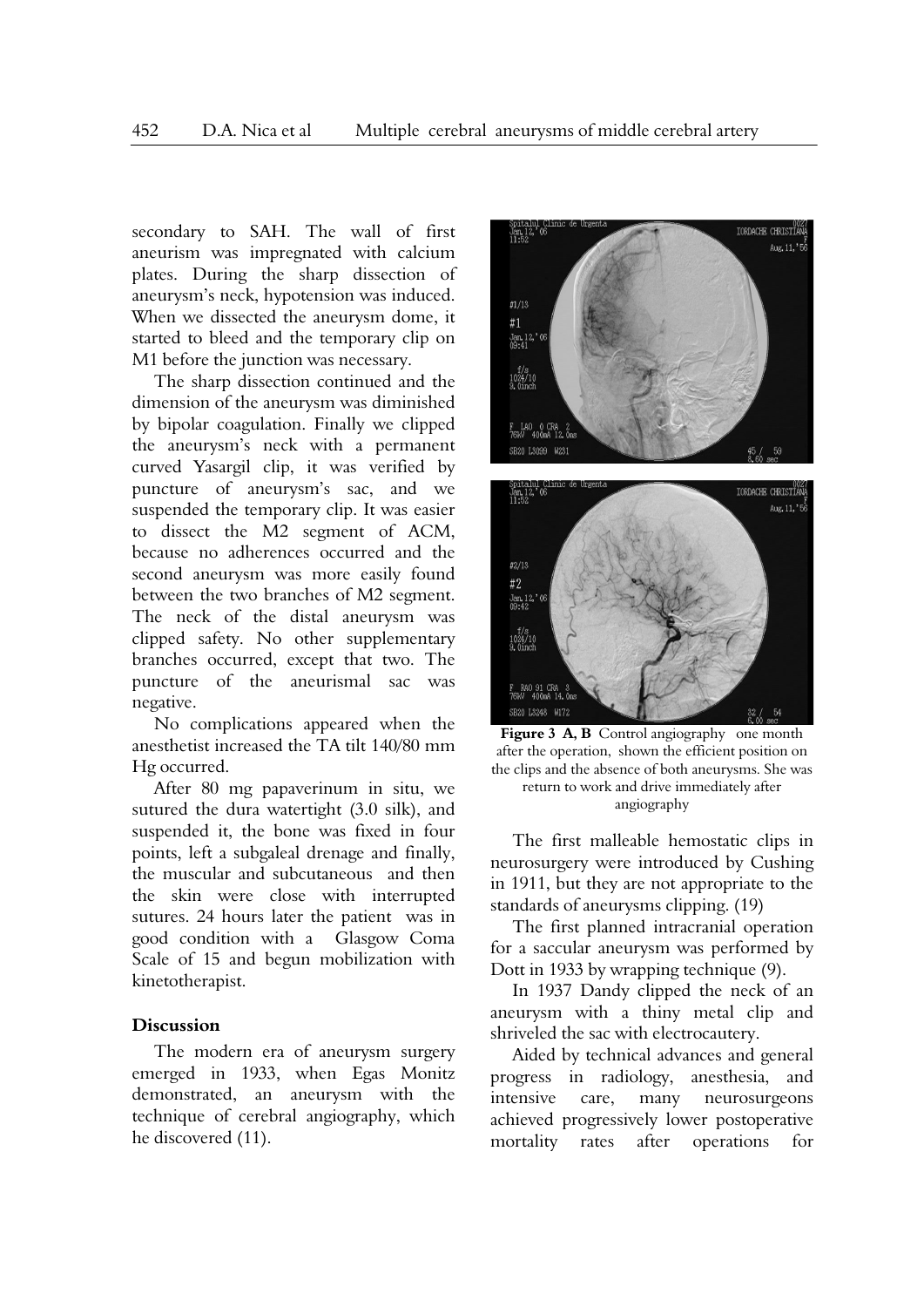intracranial aneurysms like Yasargil and Drake in the 1960s-1970s (5).

It is generally agreed that multiple aneurysms should be treated medically unless there is evidence of rupture, or persistence or enlargement during or after treatment. If surgery is considered, all aneurysms easily approached ad the time of surgery should be clipped.

In Suzuki's personal series of 1080 cases, single aneurysms constituted 85% of the series, and multiple aneurysms 15 %. He reviewed seven other clinical series, totaling 10,795 cases, in witch the incidence of multiple aneurysms was 14.1% overall, with the range of 7.7 to 29,8%. He similarly reviewed six autopsy series in which 1404 cases were studied to reveal multiple aneurysms cases in 23.5% (range 18.9 to 50%) (22).

In two cooperative studies involving 6842 patients, 19 % of patients had more than one aneurysm ( 8,20).

At autopsy, 22% of patients in the study had multiple aneurysms (20). The lower rate of clinical detection probably reflects the fact that four-vessels angiography was not routinely carried out in 1969.

In the multiple aneurysms cases of the conservatively managed patients in the cooperative study and in Suzuki's personal series, patients having two aneurysms constituted 71 and 77%; three aneurysms, 23 and 15%; and four or more aneurysms, 7 and 6% of multiple aneurysms cases, respectively. Multiple aneurysms are relatively more common in females (74%) than males (20). The same study showed that 47 % of multiple aneurysms are on opposite sides. 21% are on the some side. 29% have one in the midline and one on the side, and 3% have both in the midline. When two internal carotid aneurysms

coexist, the chance of their being "mirror" aneurysms is three times greater than that of their both being on the same side.

Similarly, with two middle cerebral aneurysms the chance is four times greater. When an aneurysm of anterior circulation is found, the chance of second aneurysm existing on the posterior circulation is between 3 and 5%.

With internal carotid and middle cerebral aneurysms, there is a tendency toward either symmetric aneurysms or a second aneurysm on the same vessel.

How it is possible to tell which aneurysm has ruptured? No clinical method predicts with 100% accuracy which aneurysm has bled. Traditionally, the largest of the aneurysm has ruptured (11).

Other angiographic signs of rupture are a local mass or vasospasm, irregular aneurysm shape, or intra-aneurysmal clot. When two aneurysms are on the same vessel, unless the proximal aneurysm is thrombosed, the proximal aneurysm has ruptured (2).

Clinical signs and usually not helpful, although a third nerve palsy or unilateral retro-orbital pain, for example, would suggest that an aneurysm had ruptured at the origin of the posterior communicating artery. Localized collections of subarachnoid blood on the CT-scan may point to the offending lesion. An algorithm for identifying the ruptured aneurysm (12), was as follows: exclude extradural aneurysms, look for focal blood on the CTscan, check for focal mass or vasospasm on angiogram, observe size and shape(the larger aneurysms is more likely to bleed; if they are of similar size, look for irregularity of the sac or daughter loculus), use clinical signs, repeat the angiogram later and look for changes in the aneurysms, and finally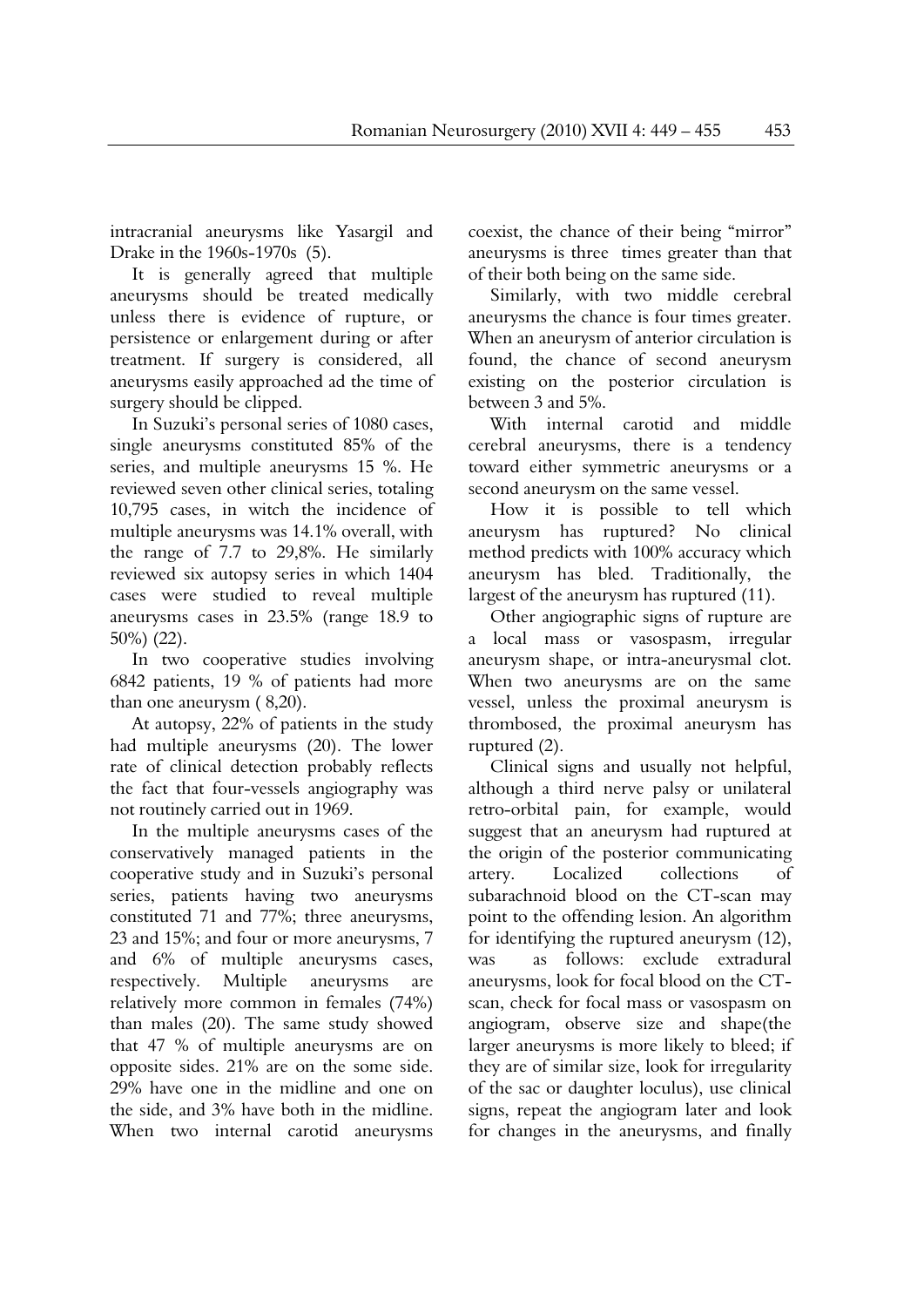choose the aneurysms site with the highest probability of rupture (11, 25).

Subtle local changes may appear on MRI and angio-MRI (Figure 1, 2 )

A new study in USA reveled the trends in the treatment of cerebral aneurysms (1).

The unruptured aneurysms are treated by endovascular therapy and the ruptured aneurysms are treated with clip placement. Surgical clipping procedures remained stable while the number of aneurysms treated by means of endovascular therapy procedures doubled (1).

In our case, the patient had two aneurysms of MCA from the same side: first was ruptured and the second was unruptured. Because in our clinic we don't use the endovascular procedures yet, we clipped both aneurysms in the same session.

# **Conclusion**

The risk factors of multiple aneurysms, in order of importance are: cigarette smoking, high blood pressue, family history of cerebrovascular disease and stress, especially on the female in work age (15- 60 years). The prognosis for subarachnoid hemorrhage remains reserved frequently despite the very good improvement of medical and neurosurgical treatment.

 Multiple intracranial aneurysms are discovered in 15% to 35% of patients with aneurysm who present with subarachnoid hemorrhage. These aneurisms have the tendency to appear bilaterally at bifurcations but the author presents a case with multiple aneurisms situated unilaterally. The second particularity of the case is that the aneurisms were clipped in the same intervention.

 Whether the prognosis for subarachnoid hemorrhage patients with multiple aneurysms is less favorable than that for subarachnoid hemorrhage patients with a single aneurysm is also not well established. It also remains controversial whether surgical outcome in subarachnoid hemorrhage in patients with multiple intracranial aneurysms is actually worse than that in subarachnoid hemorrhage to patients with a single aneurysm.

#### **References**

1. Andaluz, N., Zuccarello M. Recent trends in the treatment of cerebral aneurysms: analyses of a nation wide in patients database. J. Neurosurgery 2008; 108:1163-1169

2. Cromptom MR. Mechanism of growth and rupture in cerebral berry aneurysms. Br.Med J 1966,1:1138- 1142.

3. Ellamushi HE, Grieve JP, Jager HR, Kitchen ND. Risk factors for the formation of multiple intracranial aneurysms. J Neurosurg. 2001; 94: 728–732.

4. J.A. Friedman , DG. Piepgras. Middle cerebral artery aneurysms, Youmans. 2004, 115: 1959-1970.

5. O. Heiskanen. Surgical management of unrupted cerebral aneurysms, Schmideck. 1995, 90:1155-1161.

6. Inagawa T. Surgical treatment of multiple intracranial aneurysms. Acta Neurochir (Wien). 1991; 108: 22–29.

7. Inagawa T. Multiple intracranial aneurysms in elderly patients. Acta Neurochir (Wien). 1990; 106: 119–126.

8. Kassell NF,Torner JC, Haley EC Jr,et al. The international cooperative study on the timing of aneurysm surgery. Part I: Overall management result. J Neurosurg 1990, 73:18-36.

9. Makio Kaminogo, MD; Masahiro Yonekura, MD Shobu Shibata, MD Incidence and Outcome of Multiple Intracranial Aneurysms in a Defined Population Stroke. 2003,34:16.

10. Mizoi K, Suzuki J, Yoshimoto T. Surgical treatment of multiple aneurysms: review of experience with 372 cases. Acta Neurochir (Wien). 1989; 96: 8–14.

11. Moniz E. Anevrysms intra-cranien de la carotid interne droite rendu visible par l"arteriographie cerebrale.Rev Otoneuroophthalmol 1933, 11:746-748.

12. Nehls RJ, Flom RA, Carter LP, Spetzler RF. Multiple intracranial aneurysms: determining the site of rupture. J Neurosurg 1985,63:342-348.

13. Orrison WW (ed) (2000) Neuroimaging, vol 1. Saunders, Philadelphia, p 943

14. Osborn A (1999) Diagnostic cerebral angiography, 2nd edn. Lippincott Williams & Wilkins, Philadelphia, p 462